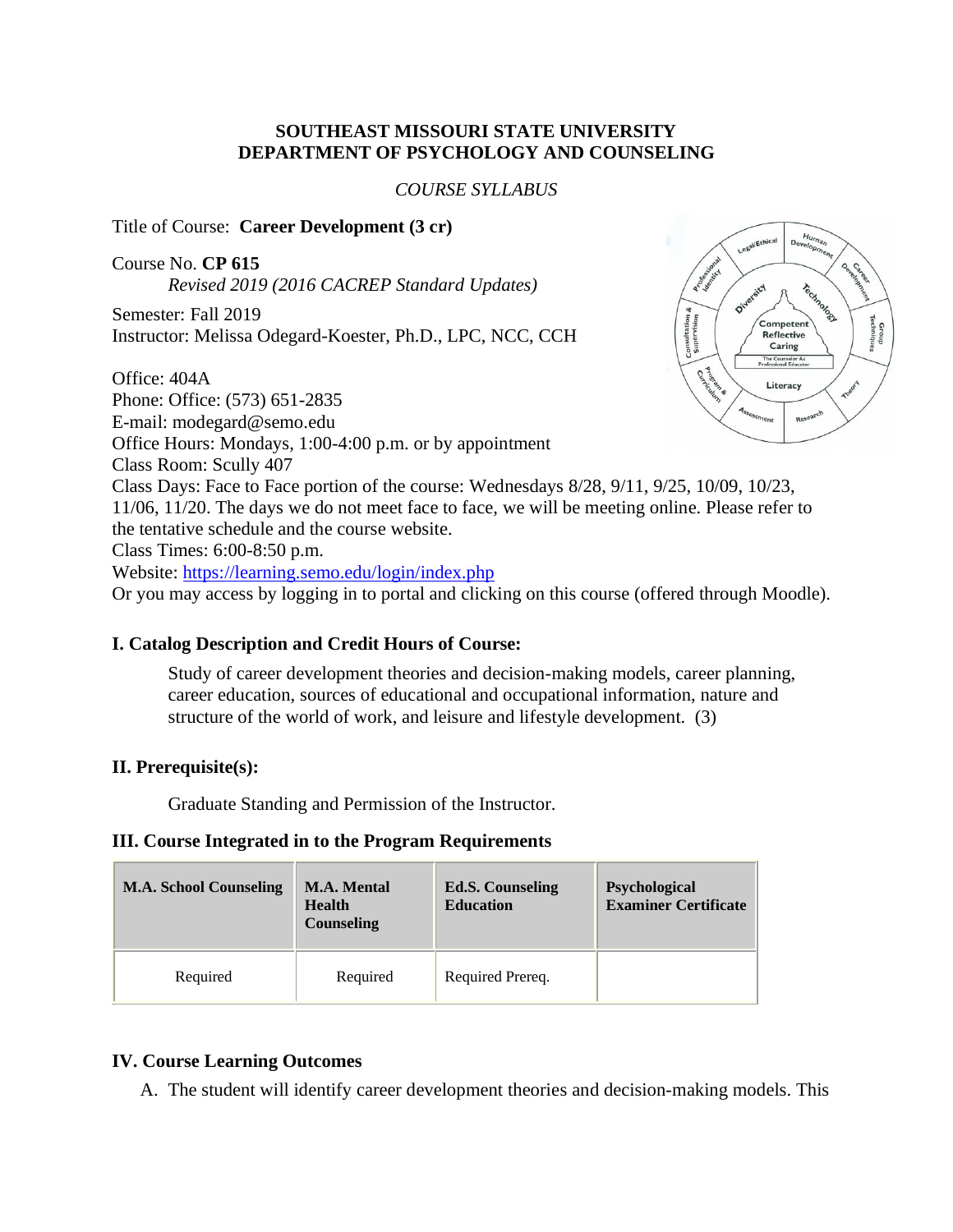outcome will be measured by the Integrated Comprehensive Professional Counseling Portfolio (CPCP) and Key Assessment: Career Development Self-Study (CACREP Standards, 2016: Professional Counseling Identity: Career Development 2.F.4.a.-d.)

- B. The student will identify strategies for assessing abilities, interests, values, personality and other factors that contribute to career development. This outcome will be measured by Assignment 1: Career Assessment Instruments (CACREP Standards, 2016: Professional Counseling Identity: Career Development 2.F.4.e. and i.)
- C. The student will demonstrate career and educational planning, placement, follow-up, and evaluation. This outcome will be measured by Assignment 2: Client Career Summary (CACREP Standards, 2016: Professional Counseling Identity: Career Development 2.F.4.f.-h. and j.)
- D. Can articulate how the course content was meaningful and described how it can be applied into their work as a Mental Health Counselor (MHC) or School Counselor (SC). This outcome will be measured by the Integrated Comprehensive Professional Counseling Portfolio (CPCP) and Key Assessment: Core/Specialty Area Integrated Reflection.

### **V. Course as Relates to External Requirements**

### **VI. Course as Relates to External Standards**

| <b>CACREP Standards (2016)</b>                                                                                                                                       |  |  |  |
|----------------------------------------------------------------------------------------------------------------------------------------------------------------------|--|--|--|
| Section II.F.4. CAREER DEVELOPMENT:                                                                                                                                  |  |  |  |
| a. theories and models of career development, counseling, and decision making                                                                                        |  |  |  |
| b. approaches for conceptualizing the interrelationships among and between work, mental well-<br>being, relationships, and other life roles and factors              |  |  |  |
| c. processes for identifying and using career, avocational, educational, occupational and labor<br>market information resources, technology, and information systems |  |  |  |
| d. approaches for assessing the conditions of the work environment on clients' life experiences                                                                      |  |  |  |
| e. strategies for assessing abilities, interests, values, personality and other factors that contribute<br>to career development                                     |  |  |  |
| f. strategies for career development program planning, organization, implementation,<br>administration, and evaluation                                               |  |  |  |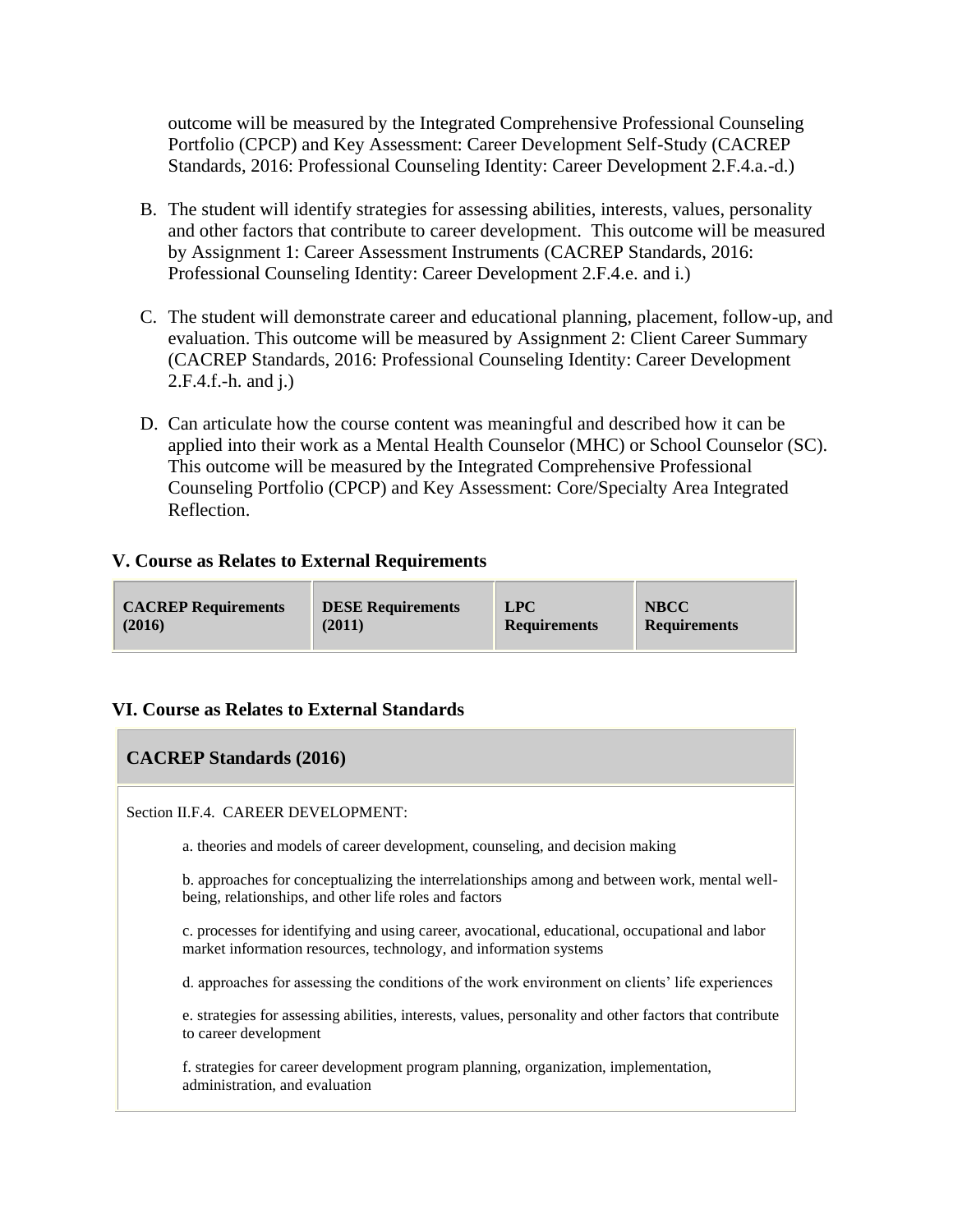g. strategies for advocating for diverse clients' career and educational development and employment opportunities in a global economy

h. strategies for facilitating client skill development for career, educational, and lifework planning and management

i. methods of identifying and using assessment tools and techniques relevant to career planning and decision making

j. ethical and culturally relevant strategies for addressing career development

### **DESE Standards (2011)**

(MOSPE1.6) Career Development and Planning: The professional school counselor knows and understands career development and planning processes across the life span, and assists all students in their career awareness, exploration, decision-making, and planning.

### **VII. Purposes or Objectives of the Course:**

- A. The students will develop an understanding of the major career development theories and decision-making models.
- B. The students will become acquainted with the major career assessment instruments and techniques.
- C. The students will be able to identify the major sources of career, vocational, educational, occupational and labor market information.
- D. The students will develop an operational understanding of the components involved in career development programs.
- E. The students will become knowledgeable about the interaction of career development theory and decision-making models, career assessment, information about the world of work, the interrelationships between work, family, leisure, lifestyle, gender and ethnicity with the counseling processes, techniques and ethics appropriate for diverse populations.
- F. The students will be expected to understand the use of computers in career assessment and in processing, storage and retrieval of career information.
- G. The students will gain an understanding of the function and place of career education in society.

H. The students will develop an appreciation for the place of the leisure and lifestyle development as aspects of career development.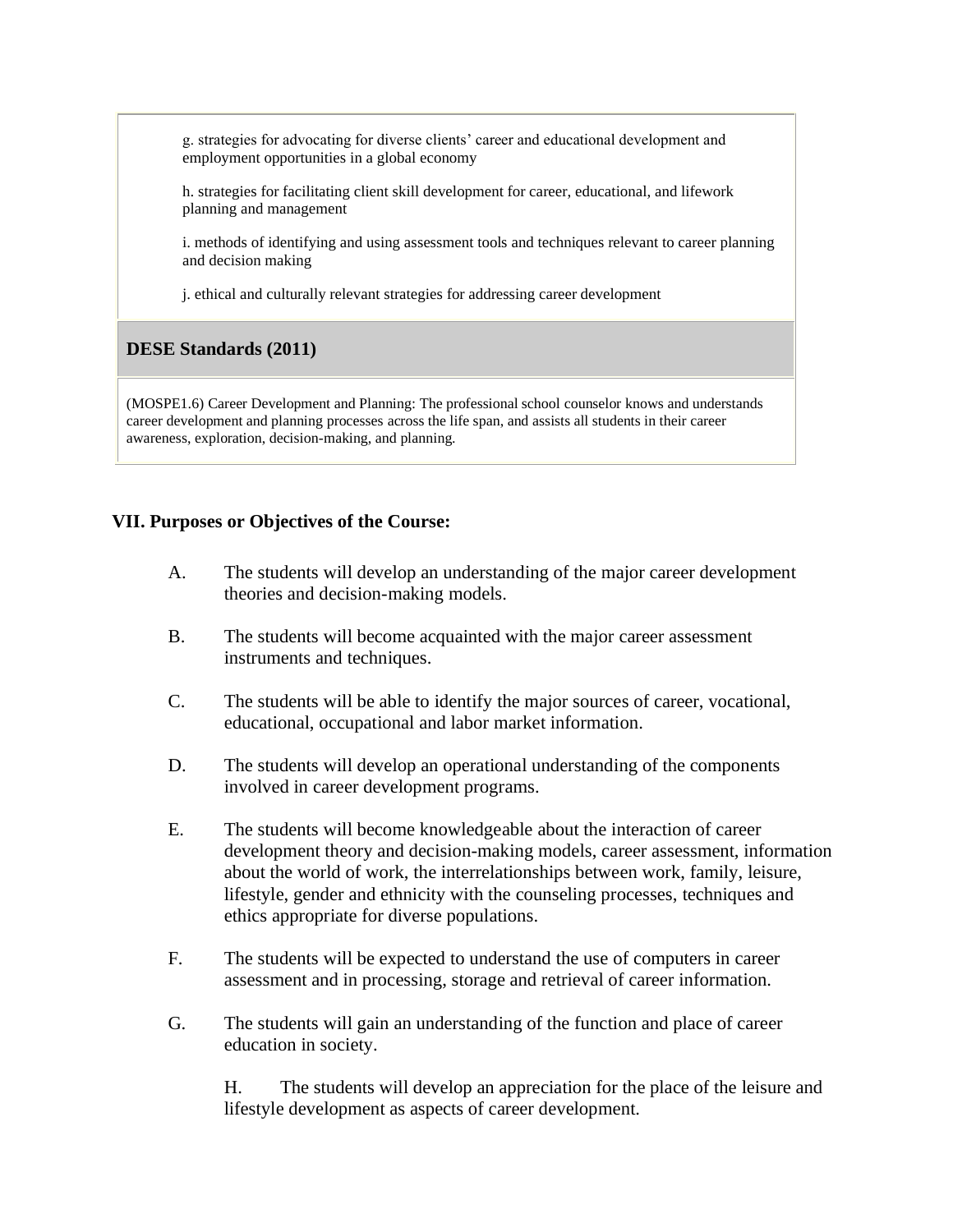| VIII. |           | <b>Course Content or Outline:</b>                                                                                                                                                                                                                                                                                                                                                                                                                                          | <b>Class Hours</b> |
|-------|-----------|----------------------------------------------------------------------------------------------------------------------------------------------------------------------------------------------------------------------------------------------------------------------------------------------------------------------------------------------------------------------------------------------------------------------------------------------------------------------------|--------------------|
|       | A.        | Theories of Career Development and<br><b>Decision-Making Models</b><br><b>Trait-Factor</b><br>1.<br>2.<br>Self-concept<br>3.<br>Personality<br>4.<br>Learning<br>5.<br>Sociological<br>6.<br>Economical<br>7.<br>Others                                                                                                                                                                                                                                                    | 9                  |
|       | <b>B.</b> | <b>Career Assessment</b><br>1.<br>Instruments<br>2.<br><b>Computer Systems</b><br>3.<br>Individual and Group Interpretation for Educational<br>and Occupational planning.                                                                                                                                                                                                                                                                                                  | 6                  |
| C.    |           | Nature and Scope of Career, Avocational, Educational<br>Occupational and Labor market Information<br>Media<br>1.<br>visual<br>a.<br>printed<br>b.<br>computerized<br>c.<br>2.<br>Observation<br>individual<br>a.<br>shadowing<br>$\mathbf b$ .<br>field trips<br>c.<br><b>Personal Interviews</b><br>3.<br>Direct Experience<br>4.<br>5.<br>Sources<br>a. commercial<br>b.<br>government<br>National<br>1.<br>2.<br><b>State</b><br><b>Classification and Filing</b><br>6. | 9                  |
|       | D.        | Career Resource Center (CRC)<br>Planning<br>1.<br>2.<br>Organization<br>3.<br>Implementation<br>Administration<br>4.<br>5.<br>Placement<br>Evaluation<br>6.                                                                                                                                                                                                                                                                                                                | 3                  |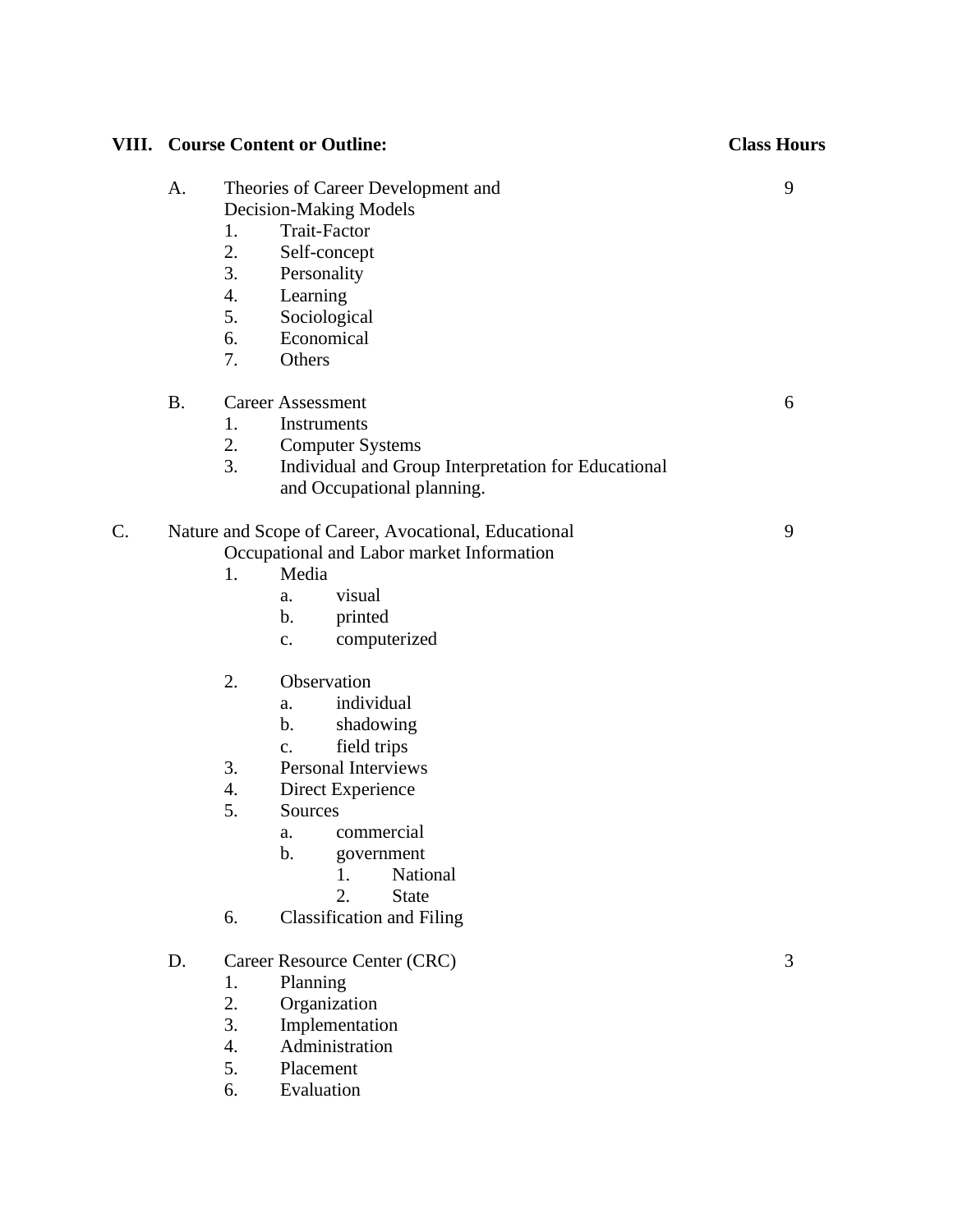- 7. Follow-up
- E. Career Planning Process 12
	- 1. Self-awareness
		- a. Informal
			- 1) social
			- 2) cultural
		- b. formal
	- 2. General to Specific Screening of Occupations
		- a. Career area
		- b. Worker Trait Group
			- 1) worker activities
			- 2) worker situations
			- 3) aptitudes
			- 4) selected characteristics
		- c. Occupational Selection
			- 1) values
			- 2) decision-making
	- 3. Career Planning
		- a. Sequence
		- b. Timing
		- c. Resources

### F. Career Education 3

- 1. Historical perspective 2. The function and place of career education
- 3. Curriculum models for career education

### G. Leisure and Lifestyle Development 3

- 1. Definition
- 2. Role
- 3. Gender differences

### **IX. Expectations of Students:**

- A. To read and comprehend assigned printed material.
- B. To pass exams and required projects.
- C. To design and develop a career resource center for a specific population.
- D. To administer score and interpret required career assessment instruments and computerized career self-assessment.
- E. To write a position paper describing how the students' choice of an occupation is supported by the results of their career assessment.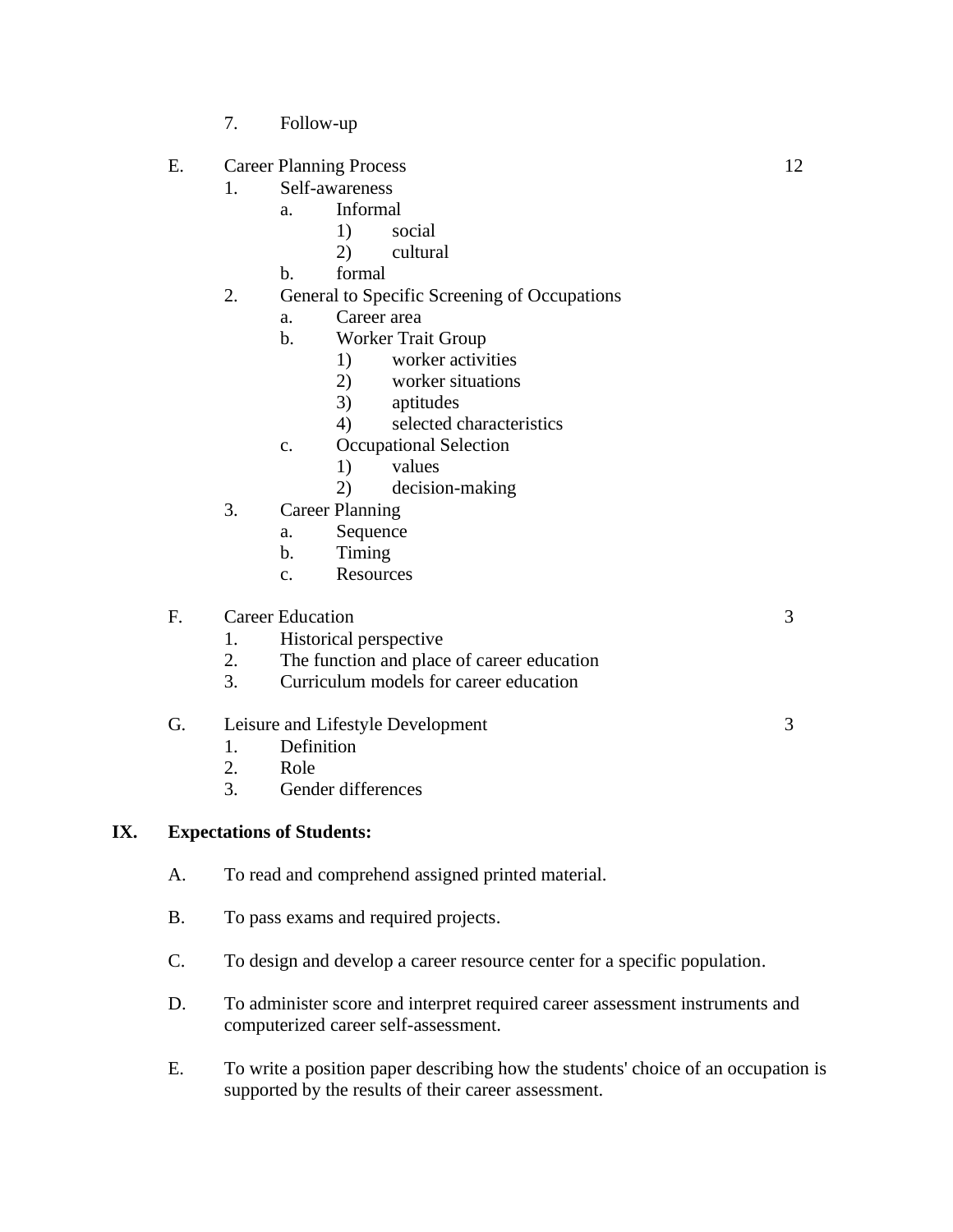- F. To counsel a client through the career planning process.
- G. The student will know, understand, and use technology as a management and counseling tool in promoting the personal, educational, social and career development of the learner.

### **Textbook:**

Sharf, R. S. (2013). Applying career development theory to counseling (6<sup>th</sup> Ed.). Belmont, CA: Brooks/Cole.

**Note:** Because of the amount of writing assignments required throughout your counselor preparation program, it is strongly recommended that you purchase of the following for your use and reference in every course throughout the program:

American Psychological Association (2010). *Publication Manual of the American Psychological Association.* (6<sup>th</sup> Ed.). Washington, DC: Author

### **Recommended readings:**

- Zunker, V. G. Career counseling: *Applied concepts of life planning* (Newest Edition) Pacific Grove, CA: Brooks/Cole
- Zunker, V. G. & Osborn, D. S. *Using assessment results for career development* (Newest Edition). Pacific Grove/CA: Brooks/Cole

Career Development Quarterly Journals

### **X. Basis for Student Evaluation:**

### **Course Assignments:**

### **Exams (20% of overall grade):**

There will be a total of three exams that cover the three major portions of the text.

### **Assignment 1: Career Assessment Instruments (20% of overall grade):**

Career assessment instruments related to chapters 1-6:

Write a personal summary of career assessment tests results you took. Send this summary to your assigned peer career counselor. This is a reciprocal assignment. That is, the counselee and the counselor should have exchanged completed assignments. You have the results of the following career assessment instruments: SDS, 16PF, MBTI/Keirsey-Bates, Career Focus and the report of the Career Development Personal Profile. A handout detailing an instructor rating scale will be available to students on Moodle.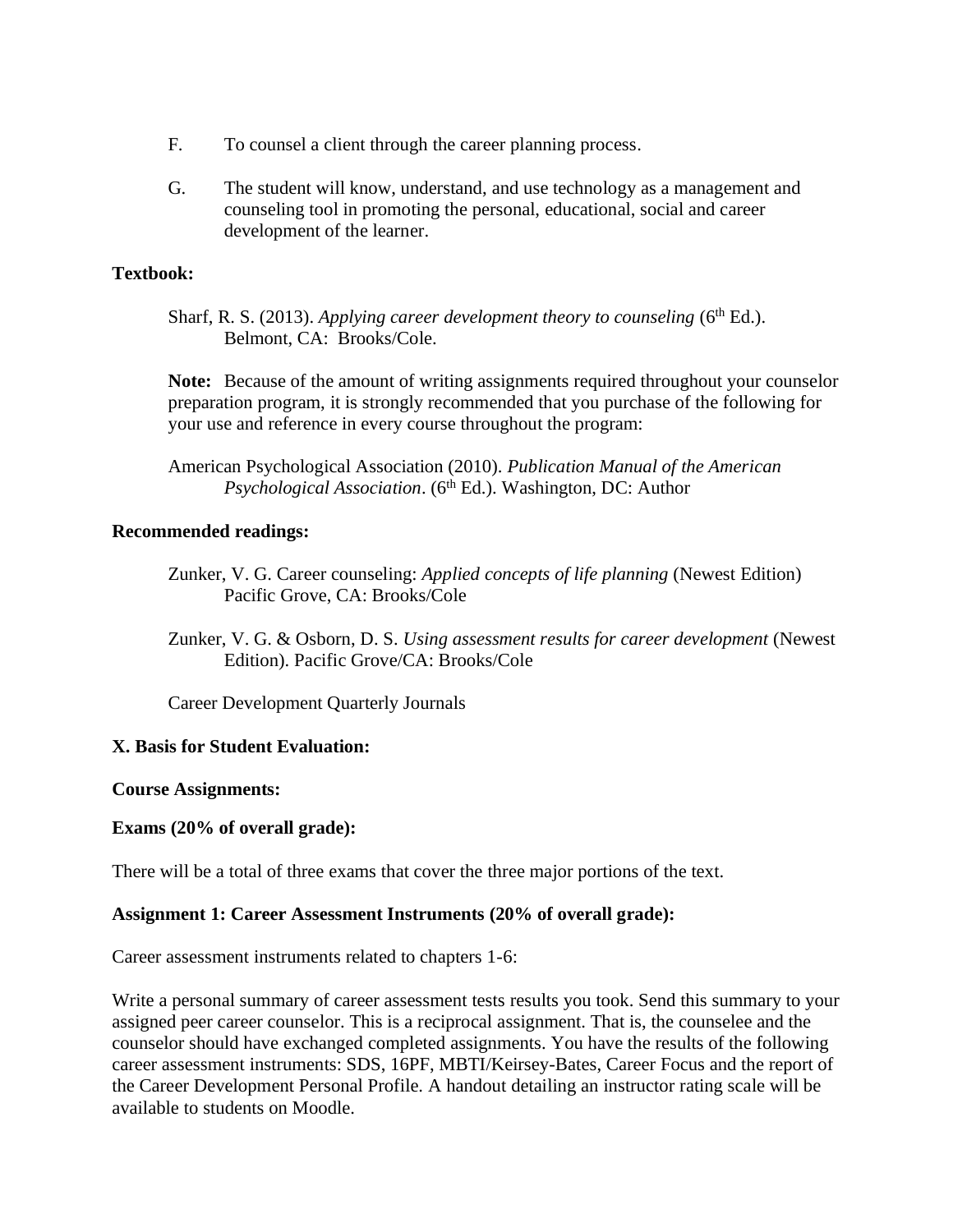### **Web-based presentation (15% of overall grade):**

In order to become familiar with the range of internet sites/apps available for use by career counselors, each student will choose a separate internet site/app to explore and will present that site in class, demonstrating its key features and highlights. Each student will prepare a digital handout on the site for class distribution (on Moodle). Instructor rating information will be given to students closer to the presentation time.

### **Assignment 2: Client Career Summary (10% of overall grade):**

You will receive a personal summary from your peer counselee. Now, write a 3-4 processing report of your counselee's personal summary based on the outline below. In an in-class experiential role playing career counseling session, you will discuss this report being the peer career counselor. This is a reciprocal career counseling session. That is, you will be discussing the report with your peer career counselee and after reversing the roles; you will have your career counselee in the role of the career counselor, processing your personal summary. This will take place in your dyad. Bring a printed copy of the report you wrote to guide you during the peer counseling session. After this, the counselee will keep this report. A handout detailing an instructor rating scale will be available to students on Moodle.

### **Self-Study (15% of overall grade):**

We are only good at this career counseling if we have applied to ourselves that which we expect our clients and students to apply to themselves, otherwise we don't **believe** it really works. I will share with you more details as we get closer to the due date.

- PART I. a) Articulate your most important families of skills.
- PART II. b) Articulate your most salient values regarding work contexts.
	- c) Put together 'a' and 'b' above to spell out an ideal work situation
- PART III . d) Talk to at least 2 people who are doing 'c' above.
	- e) Spell out how you plan to get to where you'd like to be
	- f) As well as some plan B's

The total project will be due toward the end of the class, but parts will be discussed throughout the course. This study is one that you will continue to work on as you grow, develop, and gain new experiences.

### **Class/Forum Participation (10% of overall grade):**

Be sure to login to your account and check this course on Moodle when we are not meeting face to face for this course. Students will be expected to engage in classroom discussion and activities. To receive participation credits in class, students will be expected to contribute to classroom discussion through facilitating questions and/or answering questions on multiple occasions throughout the duration of the face to face class times. When the class does not meet face to face, there may be topics/exercises and related questions that will be posted for open discussion on forum. Students will be expected to contribute thoughtful responses at least once on each topic for discussion.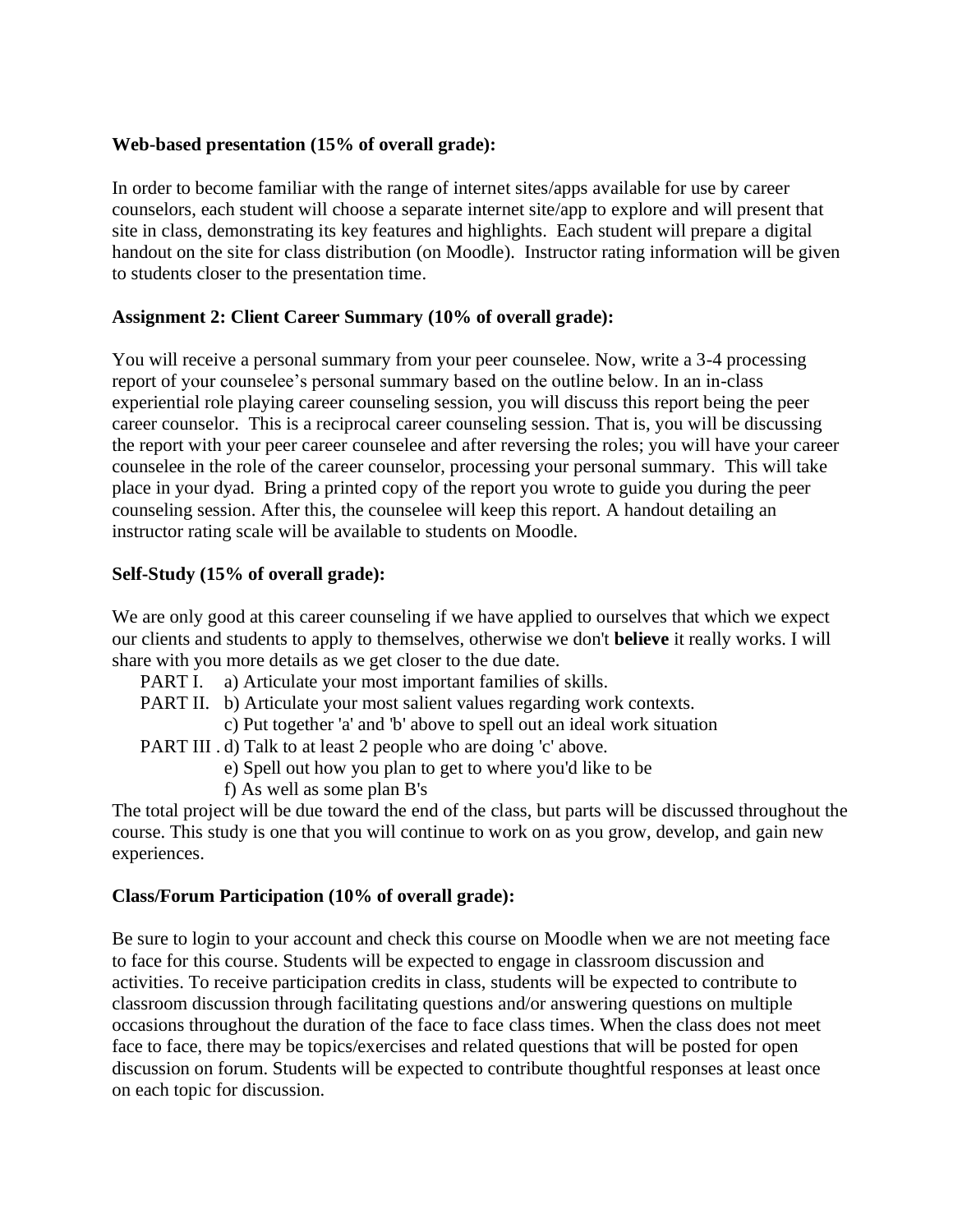### **Class Reflection Paper (10% of overall grade):**

Each student is required to write and submit a  $2 - 4$  page reflection paper on what you learned from this class and how you plan to integrate class material in your work as a professional counselor (school or mental health setting). This paper can include descriptions of assignments that were particularly meaningful to you, key takeaways, and other points of interest as well as your plans to integrate your learning. This assignment also satisfies a requirement of the Integrated Professional Counseling Portfolio and can be uploaded in Moodle.

#### **Attendance and class participation:**

Class attendance, punctuality, participation, and academic integrity are expected in full extent. You are expected to have 80% of attendance to earn a full grade in the class. So, attendance and punctuality should be equally observed. That is, arriving late or leaving before class ends will imply an absence. When eventually using your "allowance" of 20% of absence, be sure to update yourself with happened in class. It is **your** responsibility to catch up to where the class is. The quality and quantity of your in-class participation and attendance may affect your grade. Participation will be demonstrated in your contributions to class.

### **Grading**

| Self-Study                                        | 15% |
|---------------------------------------------------|-----|
| <b>Web-based Presentation</b>                     | 15% |
| Exams $(3)$                                       | 20% |
| Completion of all career assessment instruments   | 20% |
| and personal summary of                           |     |
| results (career counselee)                        |     |
| Summary of test results of career counselee in    | 10% |
| preparation for the career counselor role-playing |     |
| <b>Forum Participation</b>                        | 10% |
| <b>Class Reflection Paper</b>                     | 10% |

### **Grading scale:**

100-91% A 90-81% B 80-71% C 70-61% D

### **XI. Methods of instruction**

A combination of:

Classroom lectures and discussions Classroom experiential exercises and/or electronic forum discussions Web-assisted instructions and tests/exams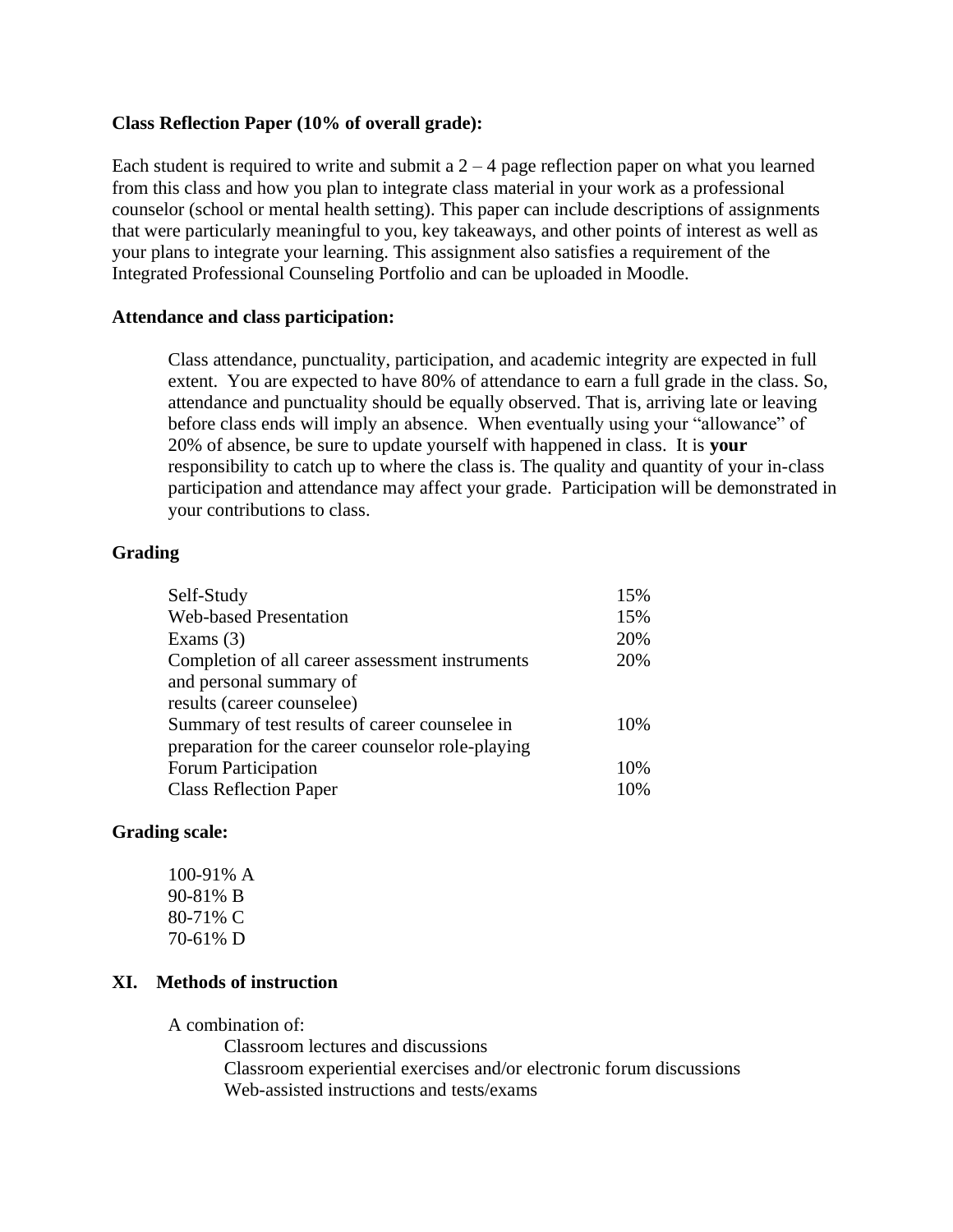### **XII. Academic Honesty:**

Southeast Missouri State University expects all students, faculty and staff to operate in an honest and ethical manner. Academic dishonesty is a very serious offense because it undermines the value of your education and the education of others. Students who engage in academic dishonesty face significant penalties. Forms of academic dishonesty include, but are not limited to, plagiarism, cheating, contract cheating, misrepresentation, and other actions you take. Some of these are defined below:

- Plagiarism means passing off someone else's work as your own, whether it is intentional or unintentional.
- Cheating includes copying from another person or source of information to meet the requirements of a task.
- Contract cheating is paying someone else or a company to do your work.
- Misrepresentation means you are posing as someone else or someone else is posing as you to complete a task.
- Collusion means working with one or more people to cheat. If you help someone cheat or plagiarize you will face the same penalties.

For more information, visit the Responsible Redhawks Code of Conduct <http://www.semo.edu/responsibleredhawks/code-of-conduct.html> or the Faculty Handbook Section (D) on Academic Honesty <http://www.semo.edu/facultysenate/handbook/5d.html>

### **XIII. Accessibility:**

Southeast Missouri State University and Disability Services are committed to making every reasonable educational accommodation for students who identify as people with disabilities. Many services and accommodations which aid a student's educational experience are available for students with various disabilities. Students are responsible for contacting Disability Services to register and access accommodations. Accommodations are implemented on a case by case basis. For more information, visit <http://www.semo.edu/ds/> or contact Disability Services at 573-651-5927.

### **XIV. Civility:**

Your university experience is purposely designed to introduce you to new ideas, help you think effectively, develop good communication skills, evaluate information successfully, distinguish among values and make sound judgements. Doing this well requires respectful and courteous discussion among and between students and the instructor. Together, we must create a space where we acknowledge and respect others have different experiences, perspectives and points of view. Disagreements are likely. Mutual respect for one another and a willingness to listen are important. Remember, you are responsible for your behavior and actions. There is a no tolerance policy on bullying or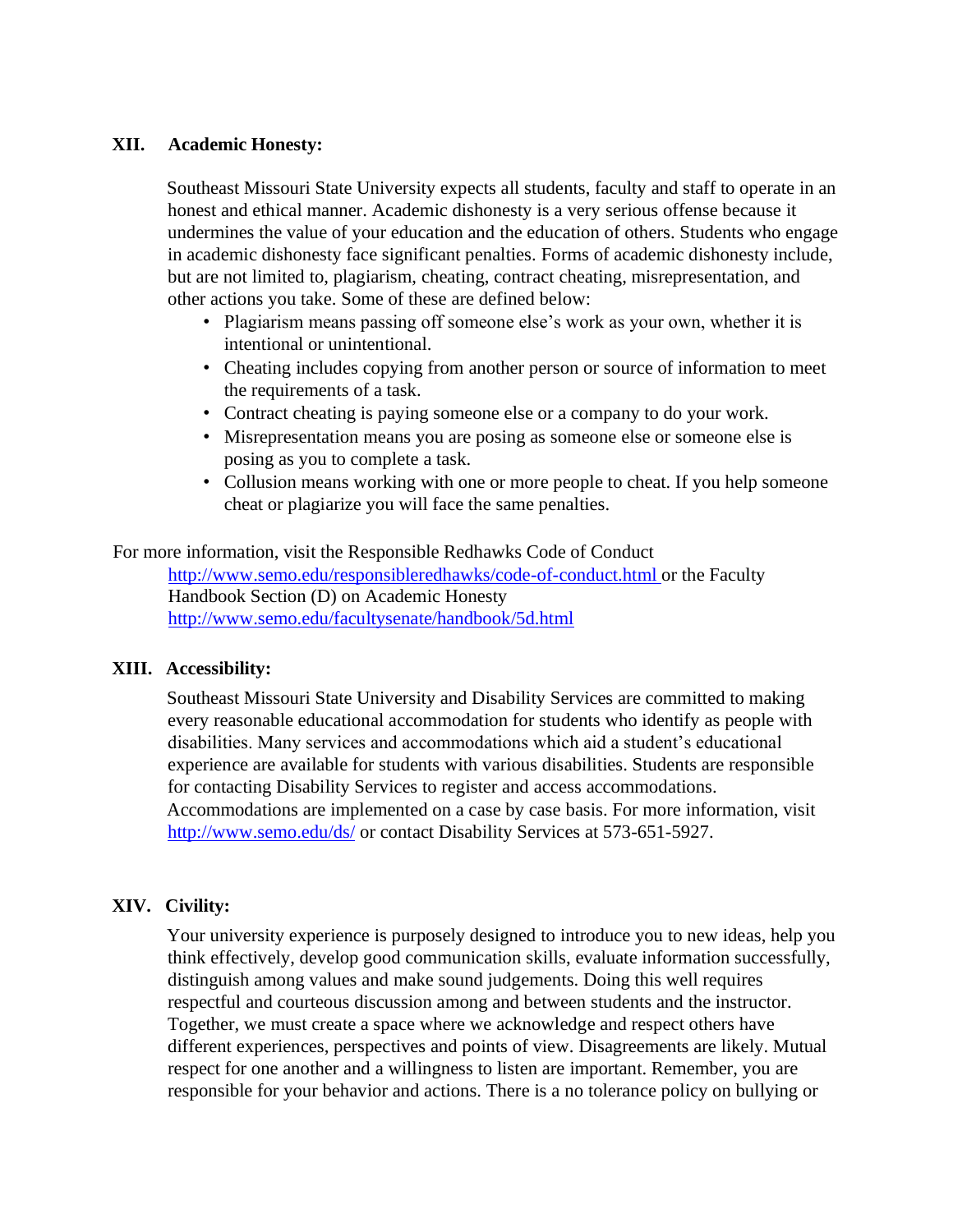harassment of any kind. Additional information on student conduct may be found at: <http://www.semo.edu/pdf/stuconduct-code-conduct.pdf?ver=1.0> and [http://www.semo.edu/pdf/Conduct\\_Faculty\\_Resource\\_Guide.pdf](http://www.semo.edu/pdf/Conduct_Faculty_Resource_Guide.pdf)

Further, it is to be expected that the instructor will treat all students with dignity and respect – it is also expected that the students will treat both the instructor and other students with this same respect. In order to facilitate this process more effectively, students are asked the following: 1) before class turn off all pagers and cell phones; 2) refrain from text messaging during class; 3) avoid distracting behavior (e.g. popping gum, noisy eating, and clipping fingernails); 4) minimize side conversations; and, 5) maintain respectful interactions. Finally, personal harassment of any kind will not be tolerated.

### **XV. Counselor Dispositions**

Counselor Dispositions, as assessed within Counselor Education are guided by the central core of the Counseling Conceptual Framework. The beliefs and attitudes related to the areas of *competence, reflection and caring*, are the guiding influence with the eight foundational counselor dispositions assessed throughout the program. These are: 1) Genuineness, 2) Congruence, 3) Non-judgmental Respect, 4) Emotional Awareness, 5) Ethical Understanding, 6) Concreteness, 7) Empathy, and 8) Professional Commitment. See<https://semo.edu/psychology-counseling/academics/graduate/index.html>

### **XVI. Mandatory Reporting:**

I will keep information you share with me confidential to the best of my ability, but as a professor I am legally required to share information about sexual misconduct and crimes I learn about to make our campus and community safe for everyone.

### **XVII. Student Success:**

This course uses SupportNET, Southeast's student success network, to improve communication between students, faculty and staff on campus. You'll get emails through SupportNET with information about resources or concerns. Please read these emails they are sent to help you succeed! You can access SupportNET through your portal, Moodle or directly at supportnet.semo.edu to see any academic alerts, ask for help and to access resources to support your success at Southeast.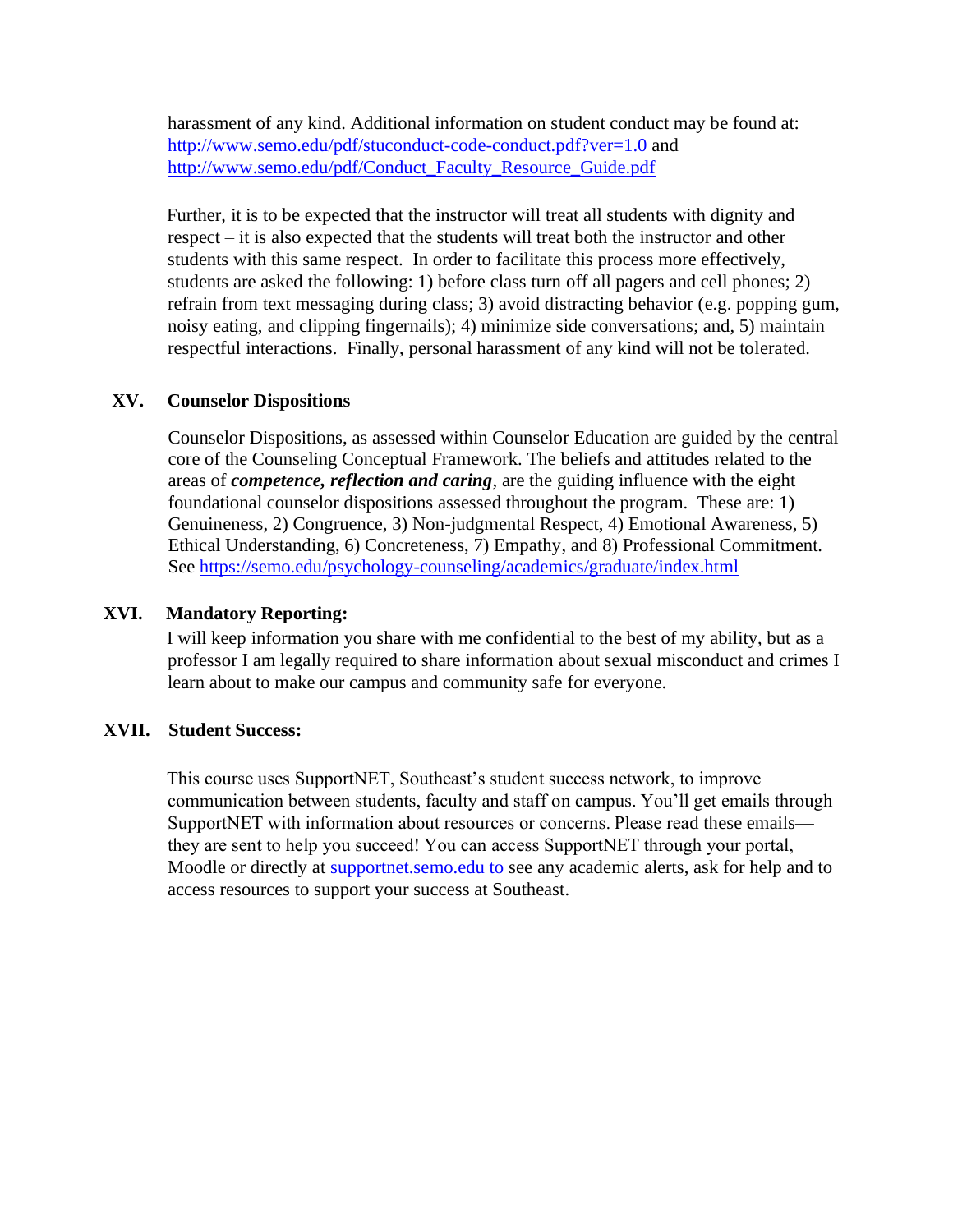## **XVIII. Course Schedule**

| Date     | <b>Topic/Assignments</b>                                                                 | <b>Readings</b> | <b>Professional</b><br><b>Counseling Identity</b><br><b>Standards: Career</b><br>Development 2.F.4.     |
|----------|------------------------------------------------------------------------------------------|-----------------|---------------------------------------------------------------------------------------------------------|
| 08.21.19 | <b>Introductions</b><br><b>Trait and Factor Theory</b><br>Online                         | Chapter 2       | Overview of<br>standards covered<br>based on syllabi<br>topics and all<br>standards:<br>2.F.4.a.-c., g. |
| 08.28.19 | Introductions<br>Overview of the course, the<br>syllabus, assignments and Self-<br>Study | Chapter 1       | Introduction to<br>standards 2.F.4.a.-d.,<br>g.                                                         |

# **TENTATIVE SCHEDULE**

|          | Trait and Factor Theory<br><b>Online</b>                                                                                                                                                                       |                                                                                          | standards covered<br>based on syllabi<br>topics and all<br>standards:<br>2.F.4.a.-c., g. |
|----------|----------------------------------------------------------------------------------------------------------------------------------------------------------------------------------------------------------------|------------------------------------------------------------------------------------------|------------------------------------------------------------------------------------------|
| 08.28.19 | Introductions<br>Overview of the course, the<br>syllabus, assignments and Self-<br>Study<br><b>Introduction to Career Counseling</b><br>www.counseling.org - National<br><b>Career Development Association</b> | Chapter 1                                                                                | Introduction to<br>standards 2.F.4.a.-d.,<br>g.                                          |
| 09.04.19 | Occupations: Information and<br>Theory<br>Online                                                                                                                                                               | Chapter 3                                                                                | 2.F.4.c., g., h.                                                                         |
| 09.11.19 | Holland's Theory of Types<br>Self-Directed Search (Complete<br>in class)<br>Myers-Briggs Type Theory<br>MBTI (Complete in class)                                                                               | Chapters $5 & 6$                                                                         | 2F.4.e., g., i., j.                                                                      |
| 09.18.19 | Work Adjustment Theory<br>16 PF<br><b>Personal Career Development</b><br>Online                                                                                                                                | Chapter 4<br><b>Exam 1: Covering</b><br>Chapters 1-6 will be<br>available through Moodle | 2F.4.e., g., i., j.                                                                      |
| 09.25.19 | Career Development in<br>Childhood                                                                                                                                                                             | Chapter 7<br><b>Complete Career Focus</b><br>online                                      | 2F.4.f.g., j.                                                                            |
| 10.02.19 | <b>Adolescent Career Development</b><br>Online                                                                                                                                                                 | Chapter 8                                                                                | 2F.4.f.g., j.                                                                            |
| 10.09.19 | Late Adolescent and Adult Career<br>Development                                                                                                                                                                | Chapter 9<br><b>Assignment 1 Due</b><br><b>Email Peer counselee</b>                      | 2F.4.f.g.                                                                                |